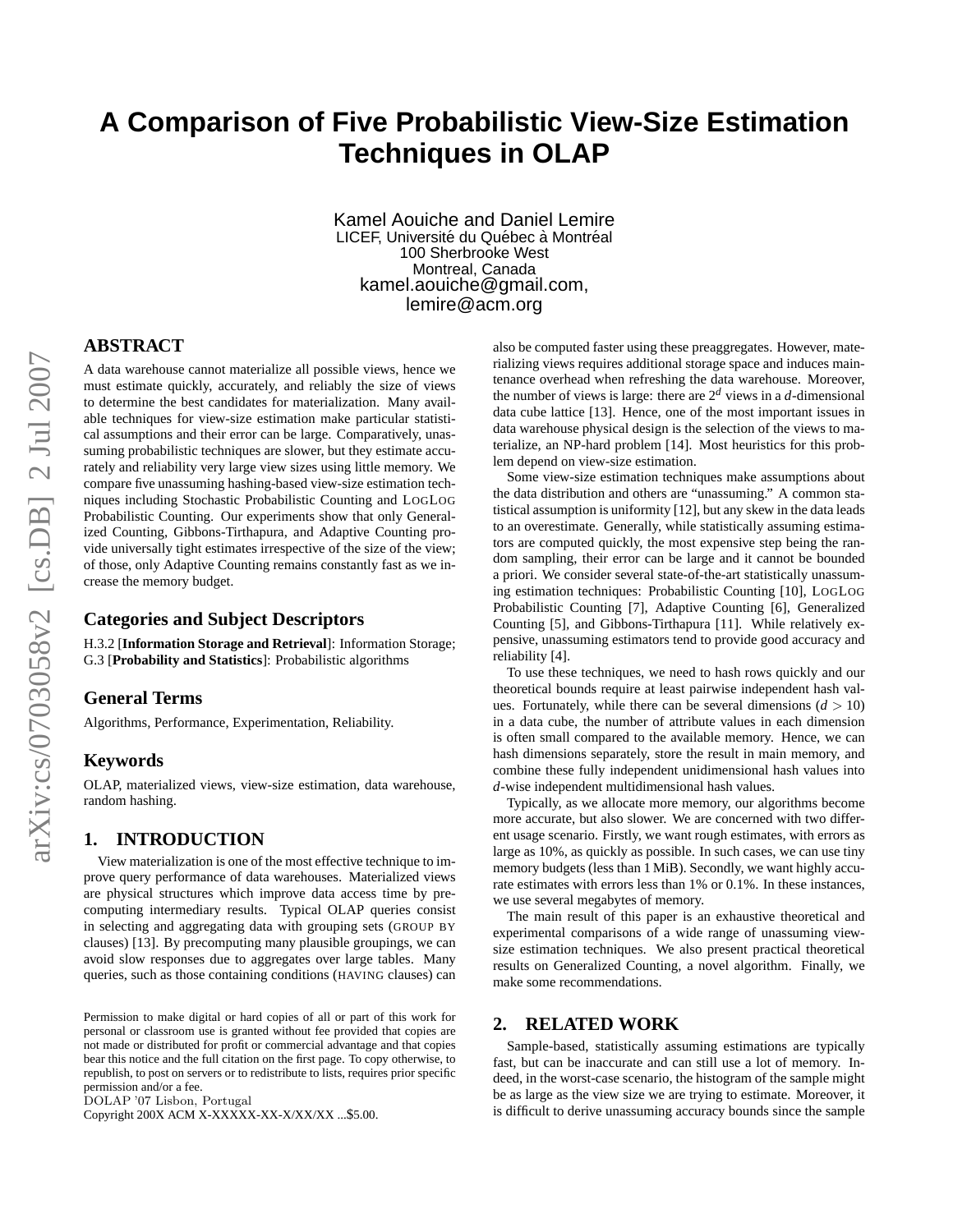might not be representative and the model might not be a good fit. However, a sample-based algorithm is expected to be an order of magnitude faster than an algorithm which processes the entire data set. Haas et al. [15] estimate the view size from the histogram of a sample: adaptively, they choose a different estimator based on the skew of the distribution. Faloutsos et al. [8] obtain results nearly as accurate as Haas et al., that is, an error of approximately 40%, but with a simpler algorithm.

Stochastic Probabilistic Counting [10], LOGLOG Probabilistic Counting (henceforth LOGLOG) [7] and Adaptive Counting [6] have been shown to provide very accurate view-size estimations quickly for very large views, but their estimates assume we have independent hashing. Because of this assumption, their theoretical bound may not hold in practice.

Gibbons and Tirthapura [11] derived an unassuming bound, for an algorithm we will refer to as Gibbons-Tirthapura or GT, that only requires pairwise independent hashing. It has been shown recently that if you have *k*-wise independent hashing for  $k > 2$  the theoretically bound can be improved substantially [17]. Bar-Yossef et al. [5, Section 2] presented a new scheme which they described as a generalization of Probabilistic Counting, assuming only pairwise independent hashing. The benefit of these new schemes is that as long as the random number generator is truly random and the hashed values use enough bits, the theoretical bounds have to hold irrespective of the size of the view or of other factors. We can be certain to have high accuracy and reliability, but what about speed?

## **3. ESTIMATION BY MULTIFRACTALS**

We implemented the statistically assuming algorithm by Faloutsos et al. based on a multifractal model [8]. Given a sample, all that is required to learn the multifractal model is the number of distinct elements in the sample  $F_0$ , the number of elements in the sample  $N'$ , the total number of elements  $N$ , and the number of occurrences of the most frequent item in the sample *m*max. Hence, a very simple implementation is possible (see Algorithm 1). The memory usage of this algorithm is determined by the GROUP BY query on the sample (line 6): typically, a larger sample will lead to a more important memory usage.

**Algorithm 1** View-size estimation using a multifractal distribution model.

- 1: **INPUT:** Fact table *t* containing *N* facts
- 2: **INPUT:** GROUP BY query on dimensions  $D_1, D_2, \ldots, D_d$
- 3: **INPUT:** Sampling ratio  $0 < p < 1$
- 4: **OUTPUT:** Estimated size of GROUP BY query
- 5: Choose a sample in  $t'$  of size  $N' = \lfloor pN \rfloor$
- 6: Compute  $g = GROUP BY(t')$
- 7: let *m*max be the number of occurrences of the most frequent tuple  $x_1, \ldots, x_d$  in g
- 8: let *F*<sup>0</sup> be the number of tuples in *g*
- 9:  $k \leftarrow \lceil \log F_0 \rceil$
- 10: **while**  $\overline{F}$  <  $\overline{F}_0$  **do**<br>11:  $p \leftarrow (m_{\text{max}}/N')$
- 11:  $p \leftarrow (m_{\text{max}}/N')^{1/k}$

```
12: F \leftarrow \sum_{a=0}^{k} {k \choose a} (1-(p^{k-a}(1-p)^a)^{N'})13: k \leftarrow k+1
```
- 14:  $p \leftarrow (m_{\text{max}}/N)^{1/k}$
- 15: **RETURN:**  $\sum_{a=0}^{k} {k \choose a} (1 (p^{k-a}(1-p)^a)^N)$

## **4. UNASSUMING ESTIMATION**

All unassuming methods presented in this paper use the same probabilistic idea. Whereas the initial data has unknown distribu-



**Figure 1: Irrespective of the original data, the hashed values can be uniformly distributed.**

tion, if we use an appropriate random hashing method, the hashed values are uniformly distributed (see Fig. 1).

#### **4.1 Independent Hashing**

Hashing maps objects to values in a nearly random way. We are interested in hashing functions from tuples to [0,2 *L* ) where *L* is fixed  $(L = 32 \text{ or } L = 64 \text{ in this paper).}$  Hashing is uniform if  $P(h(x) = y) = 1/2^L$  for all *x*, *y*, that is, if all hashed values are equally likely. Hashing is *pairwise independent* if  $P(h(x_1)) =$  $y_1 \wedge h(x_2) = y_2$ ) = *P*( $h(x_1) = y_1$ )*P*( $h(x_2) = y_2$ ) = 1/ $4^L$  for all  $x_i, y_i$ . Pairwise independence implies uniformity. Hashing is *k*-wise independent if  $P(h(x_1) = y_1 \land \cdots \land h(x_k) = y_k) = 1/2^{kL}$  for all  $x_i, y_i$ . Finally, hashing is (fully) independent if it is *k*-wise independent for all *k*. Fully independent hashing of *F*<sup>0</sup> distinct values requires  $\Omega(F_0)$  units of memory [1] and is thus impractical if  $F_0$  is large.

We can compute *k*-wise independent hash values efficiently in a multidimensional data warehouse setting. For each dimension *Di* , we build a look-up table  $T_i$ , using the attribute values of  $D_i$  as keys. Each time we meet a new key, we generate a random number in  $[0, 2<sup>L</sup>)$  and store it in the look-up table  $T_i$ . This random number is the hashed value of this key. This table generates (fully) independent hash values in amortized constant time. In a data warehousing context, whereas dimensions are numerous, each dimension will typically have few distinct values: for example, there are only 8,760 hours in a year. Therefore, the look-up table will often use a few Mib or less. When hashing a tuple  $x_1, x_2, \ldots, x_k$  in  $D_1 \times D_2 \times \ldots D_k$ , we use the value  $T_1(x_1) \oplus T_2(x_2) \oplus \cdots \oplus T_k(x_k)$ where  $\oplus$  is the EXCLUSIVE OR operator. This hashing is *k*-wise independent and requires amortized constant time. Tables *Ti* can be reused for several estimations: we can simultaneously estimate the size of a GROUP BY on  $D_1$  and  $D_2$ , and the size of a GROUP BY on  $D_2$  and  $D_3$  while using a single table  $T_2$ .

## **4.2 Probabilistic Counting**

Our version of (Stochastic) Probabilistic Counting [10] (or just Counting for short) is given in Algorithm 2. LOGLOG (see Algorithm 3) is a faster variant [7]. The main difference between the two algorithms is that LOGLOG only keeps track of the maximum number of leading zeroes, whereas Probabilistic Counting keeps track of all observed numbers of leading zeroes and is thus more resilient to outliers in the hashing values (see Fig. 2). For the same parameter *M*, the memory usage of the two algorithms is comparable in practice: Probabilistic Counting uses a  $M \times L$  binary matrix and LOGLOG uses *M* counters to store integer values ranging from 1 to *L* − log*M*. Assuming independent hashing, these algorithms have (relative) standard error (or the relative standard deviation of the error) of  $0.78/\sqrt{M}$  and  $1.3/\sqrt{M}$  respectively (see Fig. 3). These theoretical results assume independent hashing which we cannot realistically provide. They also require the view size to be very large. Fortunately, we can detect the small views. A small view compared to the available memory (*M*), will leave several of the *M*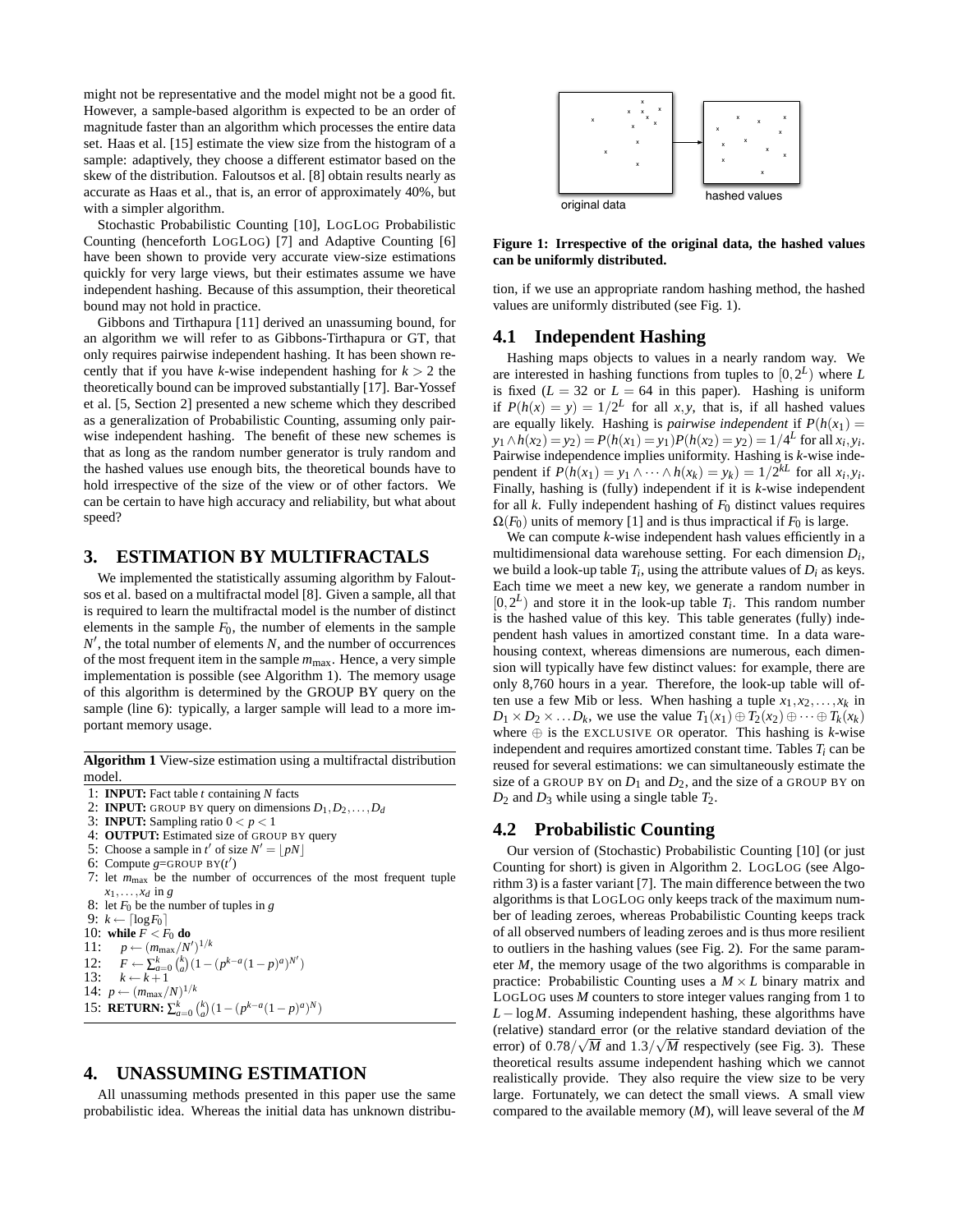

**Figure 2: Probabilistic counting methods.**

counters unused (array *M* in Algorithm 2). Thus, following Cai et al. [6], when more than 5% of the counters are unused we return a linear counting estimate [20] instead of the LOGLOG estimate: see last line of Algorithm 2 (henceforth Adaptive Counting). Finally, Alon et al. [2] presented a probabilistic counting variant using only pairwise independent hashing, but the error bounds are large: for any  $c > 2$ , the relative error is bounded by  $c - 1$  with reliability 1−2/*c* (an error bound of 3900% 19 times out of 20). We do not expect these algorithms to be very sensitive to the size of the memory *M*.

**Algorithm 2** View-size estimation using Probabilistic Counting.

1: **INPUT:** Fact table *t* containing *N* facts 2: **INPUT:** GROUP BY query on dimensions  $D_1, D_2, \ldots, D_d$ 3: **INPUT:** Memory budget parameter  $M = 2^k$ 4: **INPUT:** Independent hash function *h* from *d* tuples to  $[0, 2^L)$ . 5: **OUTPUT:** Estimated size of GROUP BY query 6:  $b \leftarrow M \times L$  matrix (initialized at zero) 7: **for** tuple  $x \in t$  **do** 8:  $x' \leftarrow \pi_{D_1, D_2, \dots, D_d}(x)$  {projection of the tuple} 9:  $y \leftarrow h(x') \{ \text{hash } x' \text{ to } [0, 2^L) \}$ 10:  $\alpha = y \mod M$ <br>11:  $i \leftarrow$  position o 11:  $i \leftarrow$  position of the first 1-bit in  $\lfloor y/M \rfloor$ <br>12:  $h_{\alpha i} \leftarrow 1$  $b_{\alpha,i} \leftarrow 1$ 13:  $A \leftarrow 0$ 14: **for**  $\alpha \in \{0, 1, ..., M - 1\}$  **do** 15: increment *A* by the position of the first zero-bit in  $b_{\alpha,0}, b_{\alpha,1}, \ldots$ 16: **RETURN:**  $M/\phi 2^{A/M}$  where  $\phi \approx 0.77351$ **Figure 2:** Probabilistic counting methods.<br>
Figure 3: Forbalonistic counting methods.<br>
(a) coloring Cai et al. (3) for  $\frac{1}{2}$  for  $\frac{1}{2}$  for  $\frac{1}{2}$  for  $\frac{1}{2}$  for  $\frac{1}{2}$  for  $\frac{1}{2}$  for  $\frac{1}{2}$  for  $\frac$ 

**Algorithm 3** View-size estimation using LOGLOG and Adaptive Counting.

1: **INPUT:** fact table *t* containing *N* facts

- 2: **INPUT:** GROUP BY query on dimensions  $D_1, D_2, \ldots, D_d$
- 3: **INPUT:** Memory budget parameter  $M = 2^k$
- 4: **INPUT:** Independent hash function *h* from *d* tuples to  $[0, 2^L)$ .
- 5: **OUTPUT:** Estimated size of GROUP BY query
- 6:  $M \leftarrow 0, 0, \ldots, 0$

 ${\gamma}$ <sup>*M*</sup>

7: **for** tuple  $x \in t$  **do** 

- 8:  $x' \leftarrow \pi_{D_1, D_2, \dots, D_d}(x)$  {projection of the tuple}
- 9:  $y \leftarrow h(x') \{ \text{hash } x' \text{ to } [0, 2^L) \}$
- 10:  $j \leftarrow$  value of the first *k* bits of *y* in base 2
- 11: *z* ← position of the first 1-bit in the remaining *L*−*k* bits of *y* (count starts at 1)
- 12:  $M_j \leftarrow \max(M_j, z)$
- 13: (original LOGLOG) **RETURN:**  $\alpha_M M 2^{\frac{1}{M} \sum_j M_j}$ where  $\alpha_M \approx 0.39701 - (2\pi^2 + \ln^2 2)/(48M)$ .
- 14: (Adaptive Counting) **RETURN:**  $\begin{cases} \alpha_M M 2^{\frac{1}{M}} \Sigma_j M_j \end{cases}$ if β/*M* ≥ 0.051 −*M* logβ/*M* otherwise



**Figure 3: Standard error for Probabilistic Counting and LOGLOG as a function of the memory parameter** *M***.**

#### **4.3 Generalized Counting**

We modified a generalization to Probabilistic Counting [5, Section 2] (henceforth GC), see Algorithm 4. The tuples and hash values are stored in an ordered set, and since each tuple is inserted (line 14), the complexity of processing each tuple with respect to *M* is in  $O(logM)$ . However, for small *M* with respect to the view size, most tuples are never inserted since their hash value is larger than the smallest *M* hash values (line 13).

The original algorithm [5] used many hashing bits:  $L >$  $3\sum_{i} \log |D_i|$  where  $|D_i|$  is the number of attribute values in dimension  $D_i$ . The main problem is that the number of required bits depends on the volume of the cuboid, which is typically far larger than the view-size. As the next result shows, with our modified algorithm, few bits are necessary. For example, when hashing with  $L = 64$  bits, using a memory budget of  $M = 10000$ , and with relative accuracy of  $\varepsilon = 0.1$ , we can estimate view sizes far exceeding anything seen in practice ( $2 \times 10^{21}$  facts). Moreover, we show that the accuracy bounds improve substantially if the hashed values are more than pairwise independent (see Fig. 4(a)).

**Proposition 1** *For*  $L \geq 1 + \log F_0/(\varepsilon M)$  *and*  $M \geq 2k \geq 4$ *, Algorithm 4 estimates a view size*  $F_0$  *within relative precision*  $\epsilon < 1/2$ *with reliability*  $1 - \delta$  *where*  $\delta$  *is given by*  $(4k/(e^{2/3}\epsilon^2M))^{k/2}$ *.* 

PROOF. Suppose we have  $F_0$  distinct tuples in the GROUP BY and assume that  $F_0 > M$ . If  $M \leq F_0$ , we can modify the algorithm so that an exact count is returned.

First, consider the case where we overestimate the true count by ε, that is 2*LM*/max(*M* ) ≥ (1 + ε)*F*0, hence we have at least *M* hashed values smaller than  $2^LM/((1+\epsilon)F_0)$ . Hashed values take integer values in  $[0, 2^L)$ . Assuming  $L \ge 1 + \log F_0/(\epsilon M)$ , the probability that a hashed value is smaller than  $2^LM/((1+\epsilon)F_0)$  is less than  $M/((1+\varepsilon)F_0) + 2^{-L} \le M/((1+\varepsilon)F_0) + \varepsilon M/(2F_0) \le M(2+\varepsilon)$  $(\varepsilon + \varepsilon^2)/(2(1+\varepsilon)F_0) = Mp/F_0$  where  $p = (2 + \varepsilon + \varepsilon^2)/(2(1+\varepsilon))$  $\epsilon$ )). Let  $X_i$  for  $i = 1, ..., F_0$  be 1 with probability  $p/F_0$  and zero otherwise. Write  $X = \sum_{i=1,\dots,F_0} X_i$ , we have that  $\bar{X} =$  $\sum_{i=1,\dots,F_0} E(X_i) = Mp$  whereas, by pairwise independence,  $\sigma^2 =$  $var(X) = \sum_{i=1,...,F_0} var(X_i) = F_0 \left( M p / F_0 - M^2 p^2 / F_0^2 \right) = M p (1 Mp/F_0$ )  $\leq Mp$ . By a Chernoff-Hoeffding bound [18, Theorem 2.4] and the *k*-wise independence of the  $X_i$ 's,  $P(X \ge M) \le P(|X M p \vert > M - M p$ )  $\leq \left( \frac{k M p}{\sigma^2 \sqrt{3} (1-p)} \right)$  $\frac{kMp}{e^{2/3}(1-p)^2M^2}$  $\Big)^{k/2} = \Big(\frac{kp}{e^{2/3}(1-p)^2M^2}\Big)^{k/2}$  $\frac{kp}{e^{2/3}(1-p)^2M}$ )<sup>k/2</sup>. We have that  $p \le 1$  and  $1 - p \ge \frac{\varepsilon}{2}$  for  $\varepsilon < 1/2$ , hence  $P(X \ge$  $M$ )  $\leq \left(\frac{k4}{e^{2/3}e^{2}M}\right)^{k/2}$ . Finally, observe that  $P(2^LM/\max(M) \geq (1+1)^k$  $\varepsilon$ *)F*<sub>0</sub>)  $\leq$  *P*(*X*  $\geq$  *M*).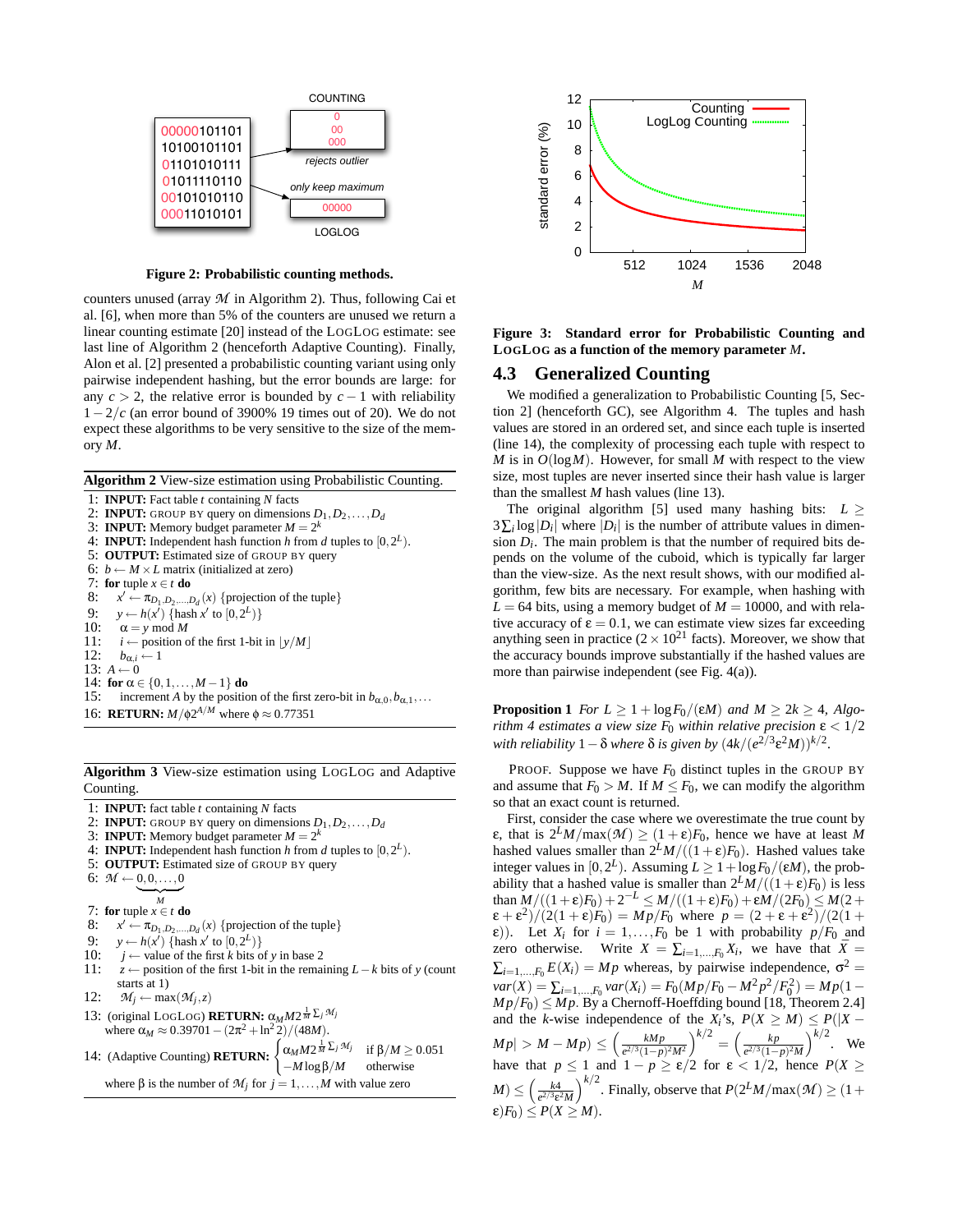

**Figure 4: Bound on the estimation error (19 times out of 20) as a function of the number of tuples kept in memory (***M***) with** *k***-wise independent hashing.**

**Algorithm 4** Generalized Counting view-size estimation.

- 
- 1: **INPUT:** Fact table *t* containing *N* facts **INPUT:** GROUP BY query on dimensions  $D_1, D_2, \ldots, D_d$
- 3: **INPUT:** Memory budget parameter *M*
- 4: **INPUT:** *k*-wise hash function *h* from *d* tuples to  $[0, 2^L)$ .
- 5: **OUTPUT:** Estimated size of GROUP BY query
- 6:  $M \leftarrow$  empty sorted sequence, max( $M$ ) returns an element with largest hashed value
- $7: t \leftarrow 0$

8: **for** tuple  $x \in t$  **do** 

9: *x*  $\overline{\sigma}$  +  $\overline{\pi}_{D_1, D_2, ..., D_d}(x)$  {projection of the tuple} 10: *y* ← *h*(*x'*) {hash *x'* to  $[0,2^L)$ } 11: **if** size( $M$ )< *M* **then**<br>12: **insert**  $x'$  with hashed 12: insert  $x^j$  with hashed value *y* in *M* 13: **else if**  $y < max(M)$  **then**<br>14: **insert** *x'* with hashed values 14: insert *x'* with hashed value *y* in  $\mathcal{M}\lbrace x'$  may already be in  $\mathcal{M}\rbrace$ 15: **if** size( $M$ )> *M* **then**<br>16: **remove** max( $M$ ) 16: remove max(*M* ) from *M* 17: **RETURN:**  $2^{L}$ size( $\mathcal{M}$ )/max( $\mathcal{M}$ )

Similarly, suppose that we underestimate the true count by  $\varepsilon$ ,  $2^LM/\max(\mathcal{M}) \leq (1-\varepsilon)F_0$ , hence we have less than *M* hashed values smaller than  $2^LM/((1 - \varepsilon)F_0)$ . The probability that a hashed value is smaller than  $2^LM/((1-\varepsilon)F_0)$  is less than  $M/((1-\varepsilon)F_0)$  $\epsilon(F_0)+2^{-L} \leq M/((1-\epsilon)F_0)+\epsilon M/(2F_0) \leq M(2+\epsilon-\epsilon^2)/(2(1-\epsilon))$  $\epsilon(F_0) = Mp/F_0$  where  $p = (2 + \epsilon - \epsilon^2)/(2(1 - \epsilon))$ . Let  $X_i$  for  $i = 1, \ldots, F_0$  be 1 with probability  $p/F_0$  and zero otherwise. Write  $X = \sum_{i=1,\dots,F_0} X_i$ , we have that  $\bar{X} = Mp$  whereas  $\sigma^2 = Mp$ . Finally,  $P(X \le M) \le P(|X - Mp| > M - Mp) \le \left(\frac{kp}{\sqrt{p}}\right)^{1/2}$  $\frac{kp}{e^{2/3}(1-p)^2M}$  $\Big)^{k/2}.$ By inspection, we see that  $p/(1-p)^2 \le 2/\varepsilon^2$ , hence  $P(X \le M) \le$  $\left(\frac{k4}{e^{2/3}\varepsilon^2 M}\right)^{k/2}$  which completes the proof.  $\square$ 

## **4.4 Gibbons-Tirthapura**

Originally, the GT algorithm was proposed in the context of data streams and parallel processing [11] (see Algorithm 5). If the view size is smaller than the memory parameter  $(M)$ , the estimation is without error. For this reason, we expect GT to perform well when estimating small and moderate view sizes compared to the available memory. We can processing most tuples in (amortized) constant time with respect to *M* (line 13) using a hash table, however the occasional pruning of tuples requires (amortized) linear time with respect to *M* (line 16).

The original theoretical bounds [11] assumed pairwise independence. However, more independent hashing, as is possible in our context for views with many dimensions, allow for better theoretical bounds [17] as illustrated by Fig. 4(b). Comparing Fig. 4(b) and 4(a), we may be tempted to conclude that GC is far superior to GT. We will compare them experimentally.

#### **Algorithm 5** Gibbons-Tirthapura view-size estimation.

- 1: **INPUT:** Fact table *t* containing *N* facts
- 2: **INPUT:** GROUP BY query on dimensions  $D_1, D_2, \ldots, D_d$
- 3: **INPUT:** Memory budget parameter *M*
- 4: **INPUT:** *k*-wise hash function *h* from *d* tuples to  $[0, 2^L)$ .
- 5: **OUTPUT:** Estimated size of GROUP BY query
- 6:  $M \leftarrow$  empty look-up table
- 7:  $t \leftarrow 0$
- 8: **for** tuple  $x \in t$  **do**
- 9:  $x' \leftarrow \pi_{D_1, D_2, \dots, D_d}(x)$  {projection of the tuple}
- 10: *y* ← *h*(*x'*) {hash *x'* to  $[0,2^L)$ }
- 11: *j* ← position of the first 1-bit in *y* (count starts at 0)
- 12: **if**  $j \le t$  **then**<br>13:  $\mathcal{M}_{x'} = j$
- 13:  $M_{x'} = j$

14: **while** size( $M$ ) > *M* do<br>15:  $t \leftarrow t+1$ 

- 15:  $t \leftarrow t + 1$ <br>16: prune all
- prune all entries in  $M$  having value less than  $t$ 17: **RETURN:** 2 *t* size(*M* )

**Proposition 2** *Algorithm 5 estimates the number of distinct tuples within relative precision* ε*, with a k-wise independent hash for k* ≥ 2 *by storing M distinct tuples (M*  $\geq$  *8k) and with reliability*  $1 - \delta$ *where* δ *is given by*

$$
\delta \quad \leq \quad \frac{k^{k/2}}{e^{k/3}M^{k/2}} \left( \frac{\alpha^{k/2}}{(1-\alpha)^k} + \frac{4^{k/2}}{\alpha^{k/2}\epsilon^k(2^{k/2}-1)} \right).
$$

*for*  $4k/M < \alpha < 1$  *and any*  $k, M > 0$ .

For the case where hashing is 4-wise independent, as in some of experiments below, we derived a more concise bound [4].

**Corollary 1** *With 4-wise independent hashing, Algorithm 5 estimates the number of distinct tuples within relative precision* ε ≈ 5/ *M, 19 times out of 20 for* ε *small.*

#### **5. EXPERIMENTAL RESULTS**

To benchmark the accuracy and speed of our implementation of the view-size estimation algorithms, we have run tests over the US Census 1990 data set [16] as well as on synthetic data produced by DBGEN [19]. The synthetic data was produced by running the DBGEN application with scale factor parameter equal to 2 except where otherwise stated. The characteristics of data sets are detailed in Table 1. We selected 20 and 8 views respectively from these data sets: all views in US Census 1990 have at least 4 dimensions whereas only 2 views have at least 4 dimensions in the synthetic data set. Statisticians sometimes define the standard error to be the standard deviation of the measures, but when the exact value can be known, it is better to use the deviation from the true value or  $\sqrt{E((X-c)^2)}/c$  where *c* is the value we try to estimate. The (relative) standard error, defined as the standard deviation of the error, was computed from 20 estimates using this formula where *c*, the exact count, was computed once using brute force.

|                 | <b>US Census 1990</b> | <b>DBGEN</b> |
|-----------------|-----------------------|--------------|
| $#$ of facts    | 2458285               | 13977981     |
| # of views      | 20                    |              |
| # of attributes | 69                    | 16           |
| Data size       | 360 MiB               | $1.5$ GiB    |

**Table 1: Characteristic of data sets.**

We used the GNU C++ compiler version 4.0.2 with the "-O2" optimization flag on an Apple MacPro machine with 2 Dual-Core Intel Xeon processors running at 2.66 GHz and 2 GiB of RAM. No thrashing was observed. To ensure reproducibility, C++ source code is available freely from the authors. For the US Census 1990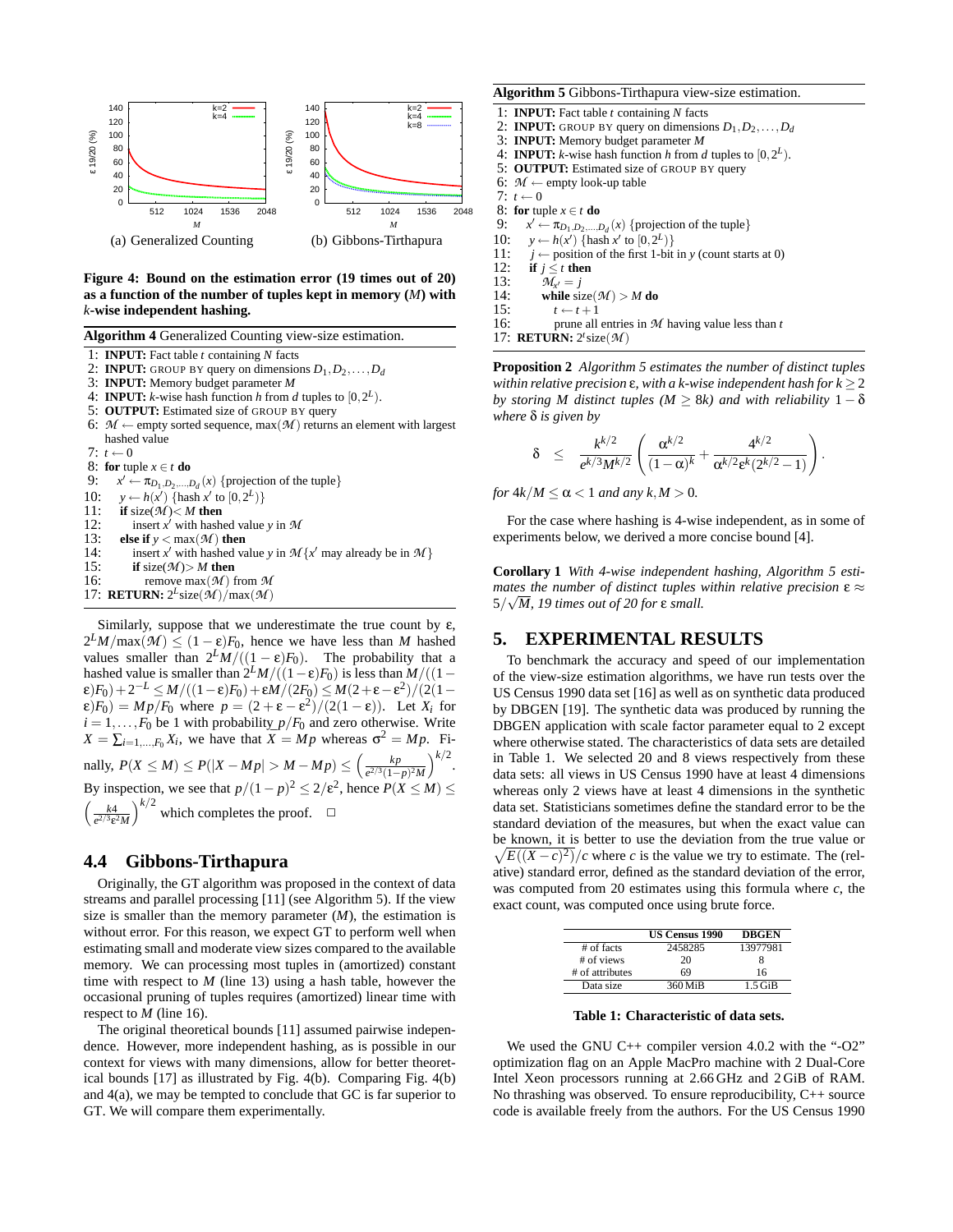|  | Algorithm 6 Test protocol. |
|--|----------------------------|
|--|----------------------------|

|    | 1: for GROUP BY query $q \in Q$ do                             |
|----|----------------------------------------------------------------|
| 2: | for memory budget $m \in M$ do                                 |
| 3: | <b>for</b> random seed value $r \in R$ <b>do</b>               |
| 4: | Estimate the size of GROUP BY q with $m$ memory budget and $r$ |
|    | random seed value                                              |

| ς.<br>$\cdot$ . | Save estimation results (time and estimated size) in a log file |
|-----------------|-----------------------------------------------------------------|

data set, the hashing look-up table is a simple array since there are always fewer than 100 attribute values per dimension. Otherwise, for the synthetic DBGEN data, we used the GNU/CGI STL extension hash map which is to be integrated in the C++ standard as an unordered map: it provides amortized  $O(1)$  inserts and queries. All other look-up tables are implemented using the STL map template which has the computational complexity of a red-black tree. We used comma separated (CSV) (and pipe separated files for DB-GEN) text files and wrote our own C++ parsing code.

The test protocol we adopted (see Algorithm 6) has been executed for each unassuming estimation technique, GROUP BY query, random seed and memory size. At each step corresponding to those parameter values, we compute the estimated GROUP BY view sizes and time required for their computation. Similarly, for the multifractal estimation technique, we computed the time and estimated size for each GROUP BY, sampling ratio value and random seed.

In Subsection 5.1, we consider the first use case: the user is satisfied with a moderate accuracy (such as 10%). In Subsection 5.2, we address the case where high accuracy (at least 1%) is sought, maybe at the expense of memory usage and processing speed.

#### **5.1 Small memory budgets**

#### *5.1.1 Accuracy*

#### *Test over the US Census 1990 data set*

Fig. 5 represents the standard error for each unassuming estimation technique and memory size  $M \in \{16, 64, 256, 2048\}$ . For the multifractal estimation technique, we present the standard error for each sampling ratio  $p \in \{0.1\%, 0.3\%, 0.5\%, 0.7\% \}$ . The X axis represents the size of the exact GROUP BY values and the Y axis, the corresponding standard error. Both of the X and Y axis are in a logarithmic scale. The standard error generally decreases when the memory budget increases. However, for small views, the error can exceed 100% for Probabilistic Counting and LOGLOG: this is caused by a form of overfitting where many counters are not or barely used (see Section 4.2) when the ratio of the view size over the memory budget is small. In contrast, Fig. 5(a) shows that GT has sometimes accuracy better than 0.01% for small views. For the multifractal estimation technique (see Fig. 5(d)), the error decreases when the sampling ratio increases. While the accuracy can sometimes approach 10%, we never have reliable accuracy.

#### *Test over synthetic data*

Similarly, we plotted the standard error for each technique, computed from the DBGEN data set (see Fig. 6). The five unassuming techniques have the same behaviour observed on the US Census data set. The model-based multifractal technique (see Fig. 6(d)) is especially accurate because DBGEN follows a uniform distribution [19]. For this reason, DBGEN is a poor tool to benchmark model-based view-estimation techniques, but this problem does not carry over to unassuming techniques since they are datadistribution oblivious.

We also performed experiments on very large data sets (5, 10, 20 and 30 GiB) generated by DBGEN. Table 2 shows that the accuracy is not sensitive to data and view sizes for small *M*. In addition,

for very large views, Probabilistic Counting has a small edge in accuracy.

**Table 2: Standard error over large data sets.** (a) Probabilistic Counting

|           |                  |     | <b>Memory budget</b> |     |
|-----------|------------------|-----|----------------------|-----|
| Data size | <b>View size</b> | 64  | 128                  | 256 |
| $5$ GiB   | 1000000          | 11% | 8%                   | 5%  |
| $10$ GiB  | 2000000          | 10% | 7%                   | 6%  |
| $20$ GiB  | 4000000          | 8%  | 6%                   | 5%  |
| $30$ GiB  | 6000000          | 9%  | 7%                   | 7%  |

(b) Gibbons-Tirthapura

|           |                  |     | <b>Memory budget</b> |     |
|-----------|------------------|-----|----------------------|-----|
| Data size | <b>View size</b> | 64  | 128                  | 256 |
| $5$ GiB   | 1000000          | 10% | 8%                   | 7%  |
| $10$ GiB  | 2000000          | 9%  | 7%                   | 6%  |
| $20$ GiB  | 4000000          | 10% | 8%                   | 6%  |
| $30$ GiB  | 6000000          | 14% | 8%                   | 5%  |

#### *5.1.2 Speed*

The time needed to estimate the size of all the views by the unassuming techniques is about 5 minutes for the US Census 1990 data set and 7 minutes for the synthetic data set. For the multifractal technique, all the estimates are completed in roughly 2 seconds, but it takes 1 minute (resp. 4 minutes) to sample 0.5% of the US Census data set (resp. the synthetic data set – TPC H), in part because the data is not stored in a flat file. We ran further experiments on the data generated by DBGEN (with a scale factor equal to 5, i.e., 5 GiB of data) to highlight the time spent by each processing step: loading and parsing the data, hashing and computing estimated view sizes. As shown in Table 3, the running time of the algorithms is sensitive to the number of dimensions. For a low (resp. high) number of dimensions, relatively more time is spent reading data (resp. hashing data). However, the time spent hashing or reading is in turn much larger than the rest of the time spent by the algorithms (counting). This explains why all the unassuming estimation algorithms have similar running times and why timings are not sensitive to the memory parameter (*M*), as long as it is small.

## **5.2 Large Memory Budgets**

When the memory budget is close to the view size, estimation techniques are not warranted. Hence, we did not use the US Census data set since it is too small.

**Table 3: Wall-clock running times.**

| (a) Unidimensional view (view size $= 7.5 \times 10^5$ ) |  |  |  |
|----------------------------------------------------------|--|--|--|

|           |                     |                | Loading        |                | <b>Hashing</b> |                          | Counting       |                | Time(s)        |
|-----------|---------------------|----------------|----------------|----------------|----------------|--------------------------|----------------|----------------|----------------|
|           | Memory              | m <sub>1</sub> | m <sub>2</sub> | m <sub>1</sub> | m <sub>2</sub> | m <sub>1</sub>           | m <sub>2</sub> | m <sub>1</sub> | m <sub>2</sub> |
|           | $\scriptstyle{(1)}$ | 50%            | 52%            | 42%            | 45%            | 7%                       | 3%             | 72             | 68             |
|           | (2)                 | 54%            | 40%            | 45%            | 35%            | 1%                       | 26%            | 68             | 90             |
|           | (3)                 | 53%            | 52%            | 46%            | 45%            | 1%                       | 3%             | 67             | 68             |
| Technique | (4)                 | 54%            | 17%            | 46%            | 14%            | $\overline{\phantom{0}}$ | 69%            | 67             | 215            |
|           | (5)                 | 54%            | 20%            | 46%            | 18%            | -                        | 62%            | 68             | 175            |

(b) tridimensional view (view size  $= 2.4 \times 10^7$ )

|           |        |                | Loading        |                | <b>Hashing</b> |                          | Counting       |                | Time (s)       |
|-----------|--------|----------------|----------------|----------------|----------------|--------------------------|----------------|----------------|----------------|
|           | Memory | m <sub>1</sub> | m <sub>2</sub> | m <sub>1</sub> | m <sub>2</sub> | m <sub>1</sub>           | m <sub>2</sub> | m <sub>1</sub> | m <sub>2</sub> |
|           | (1)    | 29%            | 15%            | 68%            | 13%            | 3%                       | 72%            | 239            | 240            |
|           | (2)    | 30%            | 13%            | 70%            | 11%            | 1%                       | 76%            | 235            | 277            |
| Technique | (3)    | 29%            | 15%            | 71%            | 13%            | -                        | 72%            | 237            | 240            |
|           | (4)    | 30%            | 5%             | 70%            | 5%             | 1%                       | 90%            | 235            | 652            |
|           | (5)    | 29%            | 6%             | 71%            | 5%             | $\overline{\phantom{a}}$ | 88%            | 238            | 576            |

|             | $m_1 = 256$                 | $m_2 = 8388608$           |
|-------------|-----------------------------|---------------------------|
| (1): LogLog | (2): Probabilistic Counting | (3): Adaptive Counting    |
|             | (4): Gibbons-Tirthapura     | (5): Generalized Counting |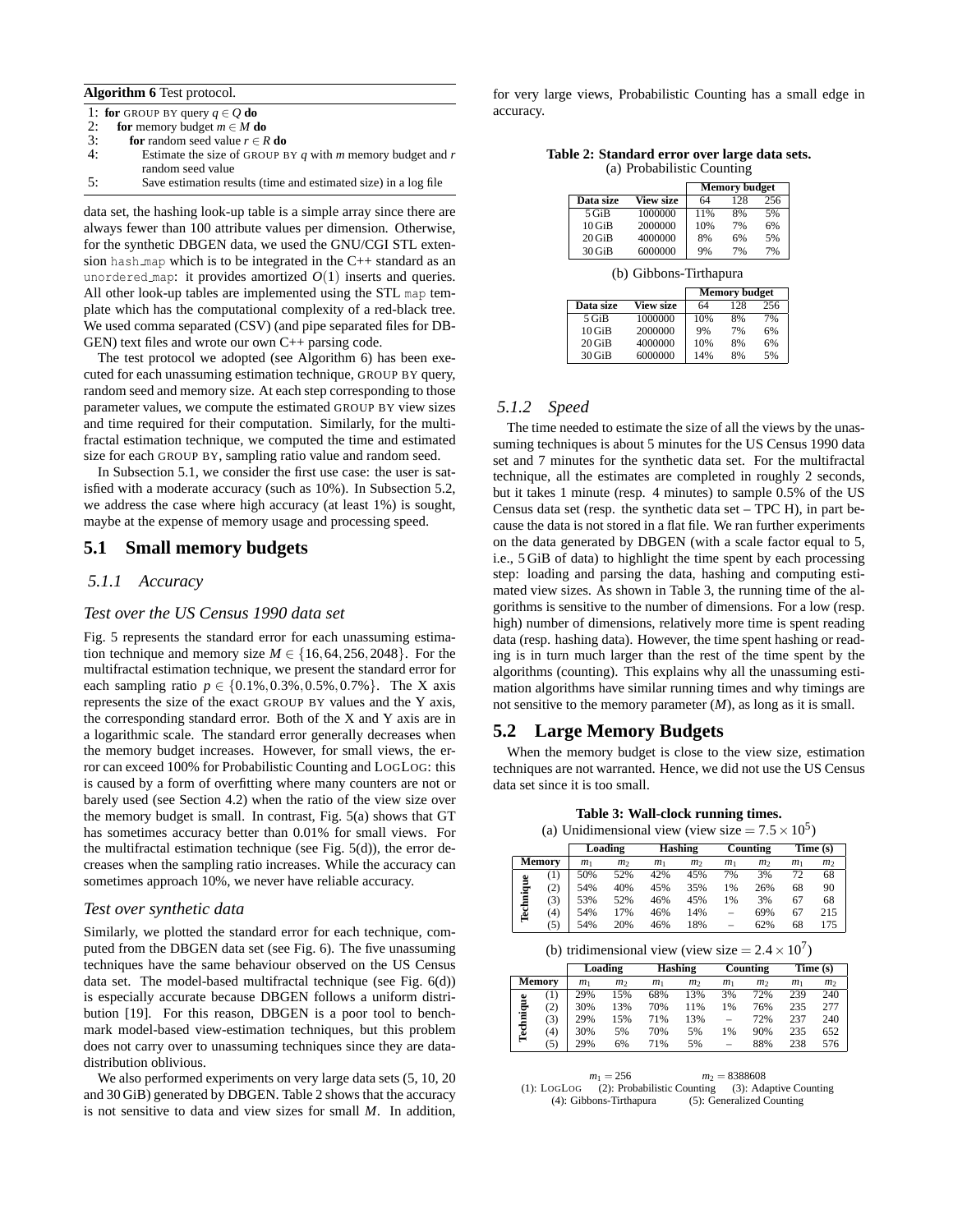

**Figure 5: Standard error of estimation as a function of exact view size for increasing values of** *M* **(US Census 1990).**



**Figure 6: Standard error of estimation as a function of exact view size for increasing values of** *M* **(synthetic data set).**

#### *5.2.1 Accuracy*

Fig. 7 shows the behavior of the five probabilistic schemes over a moderately small synthetic unidimensional view. While all five schemes have similar accuracy when the memory budget is small relative to the size of the view, as soon as the memory budget is within an order of magnitude of the view size, they differ significantly: LOGLOG and Counting are no longer reliable whereas the three other schemes quickly achieve nearly exact estimates. As we increase the memory budget, this phenomenon happens somewhat later with LOGLOG than Counting. Adaptive Counting still has a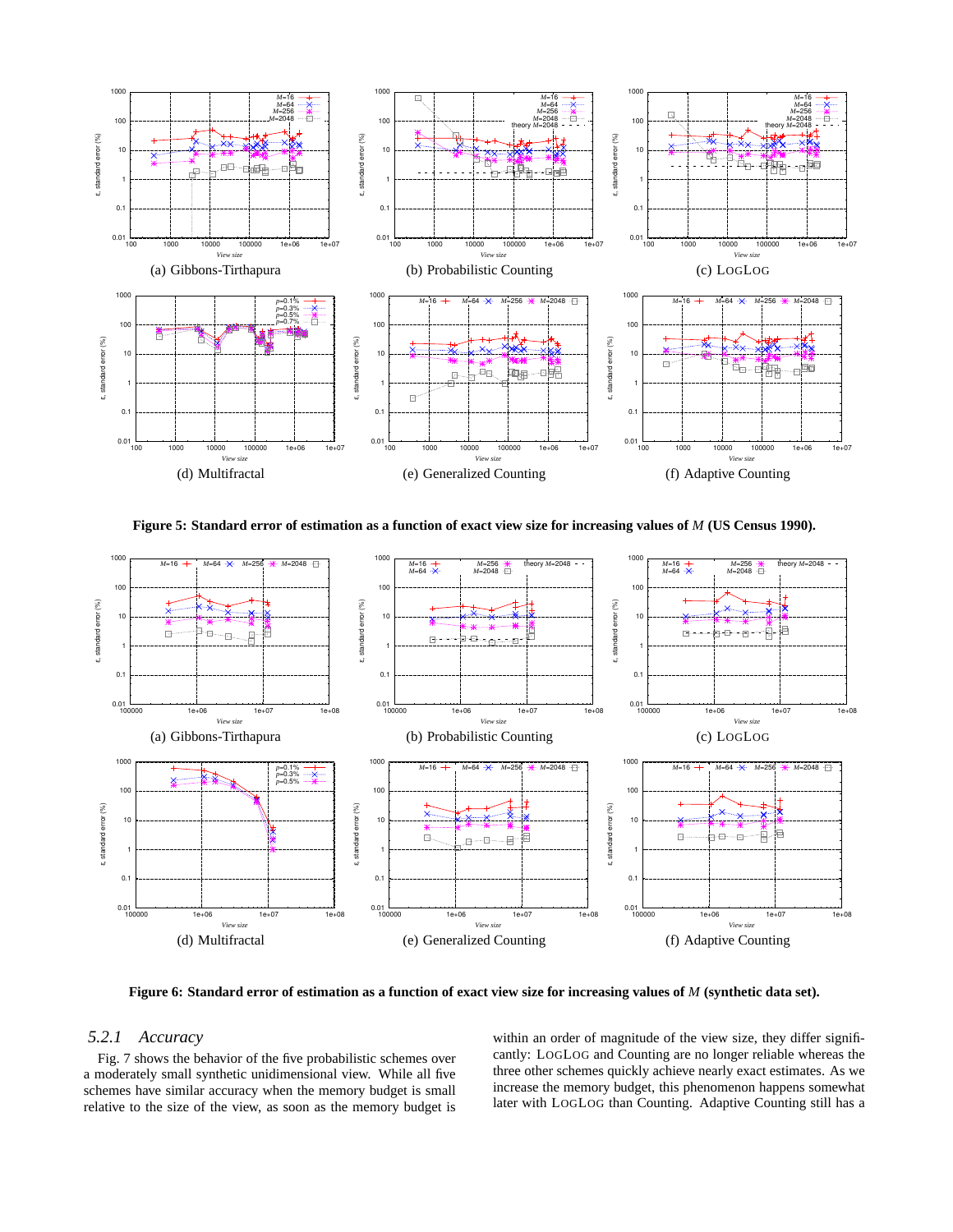

**Figure 9: Estimation time for a given view (four dimensions** and  $1.18 \times 10^7$  distinct tuples) as a function of memory budgets *M* **(synthetic data set).**

good accuracy for large *M* because it switches from LOGLOG estimates to linear counting estimates [20] (see Algorithm 3). The accuracy of GC is limited by the size of *L*. Finally, we ran some tests over a large view using large values of *M* (see Fig. 8): these values of *M* still translate in memory usages well below 1 GiB. The main difference with the large view being that LOGLOG and Adaptive Counting performance seems to be substantially worst than Probabilistic Counting unless we increase the number of bits  $(L = 64)$ .

#### *5.2.2 Speed*

We also computed the time required to estimate a large view using various memory budgets *M* (see Fig. 9). For small values of *M*  $(M \leq 65536)$  all techniques are equally fast: most processing time is spent hashing and parsing the data (see Table 2). For larger values of *M*, the time spent counting the hash values by GC and GT eventually dominates the processing time (see Table 3). Probabilistic Counting scales well with large values of *M* whereas LOGLOG does not slow down with increasing values of *M*, but their accuracies do not necessarily improve either. Adaptive Counting remains fast and gets increasingly accurate as *M* becomes large.

#### **6. DISCUSSION**

Our results show that Probabilistic Counting and LOGLOG do not entirely live up to their theoretical promise. For small view sizes relative to the available memory, the accuracy can be very low. One implication of this effect is that we cannot increase the accuracy of Probabilistic Counting and LOGLOG by adding more memory unless we are certain that all view sizes are very large. Meanwhile, we observed that GC, GT, and Adaptive Counting accuracies are independent of the view size and improve when more memory is allocated, though they also become slower, except for Adaptive Counting which remains constantly fast. When comparing the memory usage of the various techniques, we have to keep in mind that the memory parameter *M* can translate in different memory usage. The memory usage depends also on the number of dimensions of each view. Generally, GC and GT will use more memory for the same value of *M* than either Probabilistic Counting, Adaptive Counting, or LOGLOG, though all of these can be small compared to the memory usage of the look-up tables  $T_i$  used for *k*-wise independent hashing. When memory usage is not a concern (*M* and *L* large), GC, GT, and Adaptive Counting have accuracies

better than 0.1%. For large values of *M*, which of GT and GC is more accurate depends on the number of hashing bits used (*L*). GC is the only scheme guaranteed to converge to the true view size as *M* grows. View-size estimation by sampling can take minutes when data is not laid out in a flat file or indexed, but the time required for an unassuming estimation is even higher. For small values of *M*, streaming and hashing the tuples accounts for most of the processing time so for faster estimates, we could store all hashed values in a bitmap (one per dimension).

## **7. CONCLUSION AND FUTURE WORK**

We have provided unassuming techniques for view-size estimation in a data warehousing context. We adapted distinct count estimators to the view-size estimation problem. Using the standard error, we have demonstrated that among these techniques, GC, GT, and Adaptive Counting provide stable estimates irrespective of the size of views and that increasing the memory usage leads to more accuracy. For small memory budgets, all unassuming methods have comparable speeds. For large memory budgets, however, only Adaptive Counting remains constantly fast. For large view sizes, using more hashing bits  $(L = 64)$  is important, particularly when using Adaptive Counting.

There is ample room for future work. Firstly, we plan to extend these techniques to other types of aggregated views (for example, views including HAVING clauses including icebergs [9]). Secondly, we want to precompute the hashed values for fast view-size estimation. Furthermore, these techniques should be tested in a materialized view selection heuristic [3].

# **8. ACKNOWLEDGEMENTS**

The authors wish to thank Owen Kaser from UNB for his contribution to the software and manuscript as well as Robert Godin from UQAM for his comments. This work is supported by NSERC grant 261437 and by FQRNT grant 112381.

#### **9. REFERENCES**

- [1] N. Alon, L. Babai, and A. Itai. A fast and simple randomized parallel algorithm for the maximal independent set problem. *J. Algorithms*, 7(4):567–583, 1986.
- [2] N. Alon, Y. Matias, and M. Szegedy. The space complexity of approximating the frequency moments. In *STOC '96*, pages 20–29, 1996.
- [3] K. Aouiche, P. Jouve, and J. Darmont. Clustering-based materialized view selection in data warehouses. In *ADBIS'06*, volume 4152 of *LNCS*, pages 81–95, 2006.
- [4] K. Aouiche and D. Lemire. Unassuming view-size estimation techniques in OLAP. In *ICEIS'07*, pages 145–150, 2007.
- [5] Z. Bar-Yossef, T. S. Jayram, R. Kumar, D. Sivakumar, and L. Trevisan. Counting distinct elements in a data stream. In *RANDOM'02*, pages 1–10, 2002.
- [6] M. Cai, J. Pan, Y.-K. Kwok, and K. Hwang. Fast and accurate traffic matrix measurement using adaptive cardinality counting. In *MineNet'05*, pages 205–206, 2005.
- [7] M. Durand and P. Flajolet. Loglog counting of large cardinalities. In *ESA'03*, volume 2832 of *LNCS*, pages 605–617, 2003.
- [8] C. Faloutsos, Y. Matias, and A. Silberschatz. Modeling skewed distribution using multifractals and the 80-20 law. In *VLDB'96*, pages 307–317, 1996.
- [9] M. Fang, N. Shivakumar, H. Garcia-Molina, R. Motwani, and J. D. Ullman. Computing iceberg queries efficiently. In *VLDB'98*, pages 299–310, 1998.